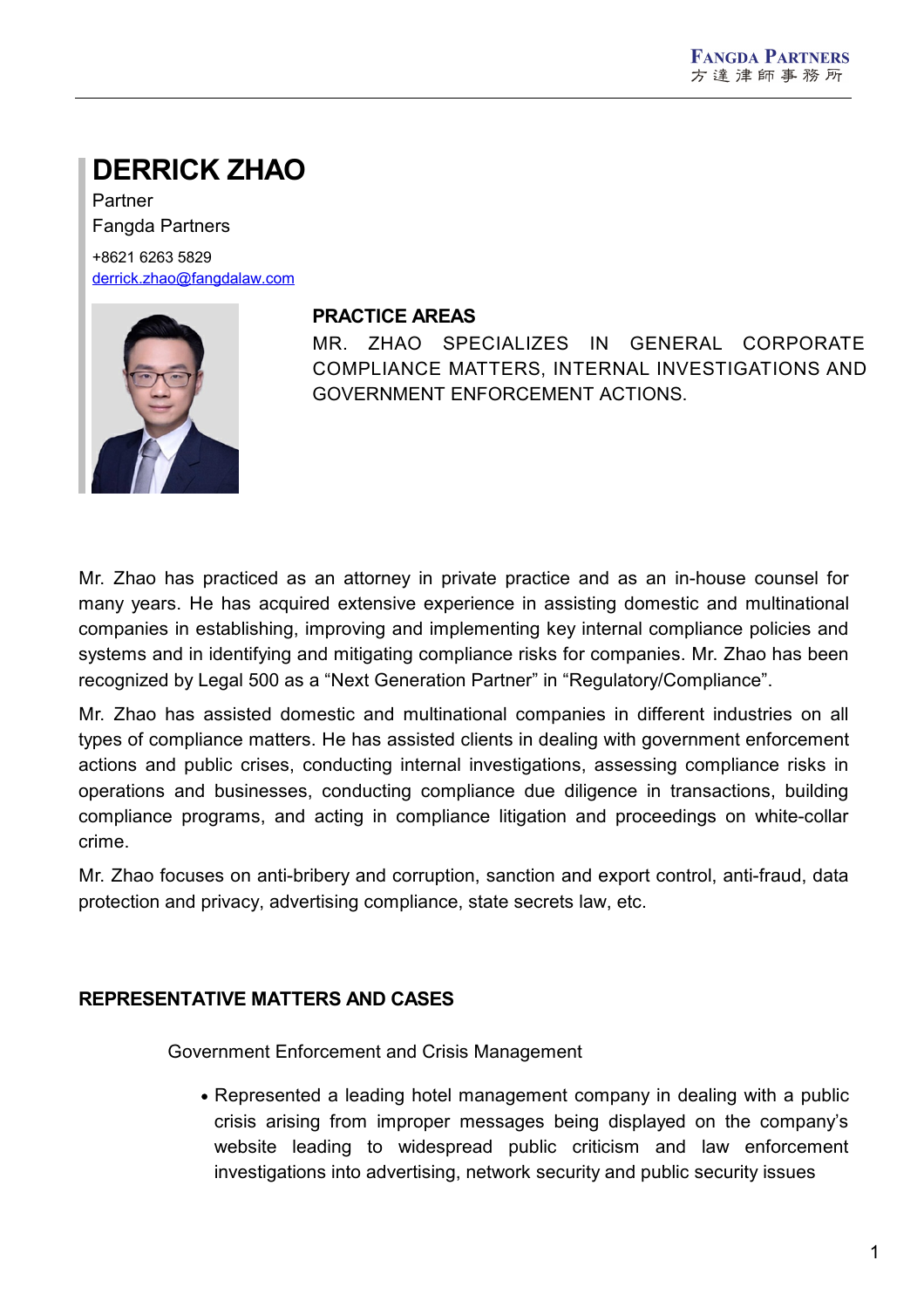- Represented hotels managed by world famous hotel management companies in government enforcement actions and inspections, involving commercial bribery, data breaches, workplace safety, fire safety, advertising rules, etc., and also assisted the hotels in dealing with "professional complainers"
- Represented a world-leading hospitality company in dealing with law enforcement investigations into a major data breach by the company
- Represented a world-leading maritime carrier in responding to an administrative investigation into alleged commercial bribery and in successfully persuading law enforcement to withdraw the underlying allegation
- Represented a Fortune 500 company in responding to an administrative investigation into alleged commercial bribery and in successfully persuading law enforcement to withdraw the underlying allegation
- Represented a Chinese state-owned airline in responding to inquiries from the SEC and the NYSE about a potential FCPA violation by the airline
- Represented an employee of a world-leading mining company in a judicial proceeding that attracted worldwide attention for its allegations against the employee of criminal acceptance of bribes and infringement of commercial secrets

## Sanctions and Export Controls

- Advised an international shipping company on sanctions and export control issues related to its international shipping and port operations in regards to sanctions on Iran and North Korea and provided assistance in establishing a sanctions and export control compliance system for the company
- Advised a famous Chinese undersea fiber-optic cable company on sanctions issues relating to its operations in the Middle East
- Assisted a large port company in assessing and inspecting its sanction risks and assisted it in establishing a compliance system
- Advised a leading Chinese automobile manufacturing company on its sanctions risks related to its business in Venezuela
- Assisted a Chinese high-tech company in negotiating with the United States Department of Commerce and dealing with procedures for removal from the BIS entity list
- Advised a number of Chinese chip makers on US export control issues, included providing analysis of whether their products, technology or parts were subject to US export control laws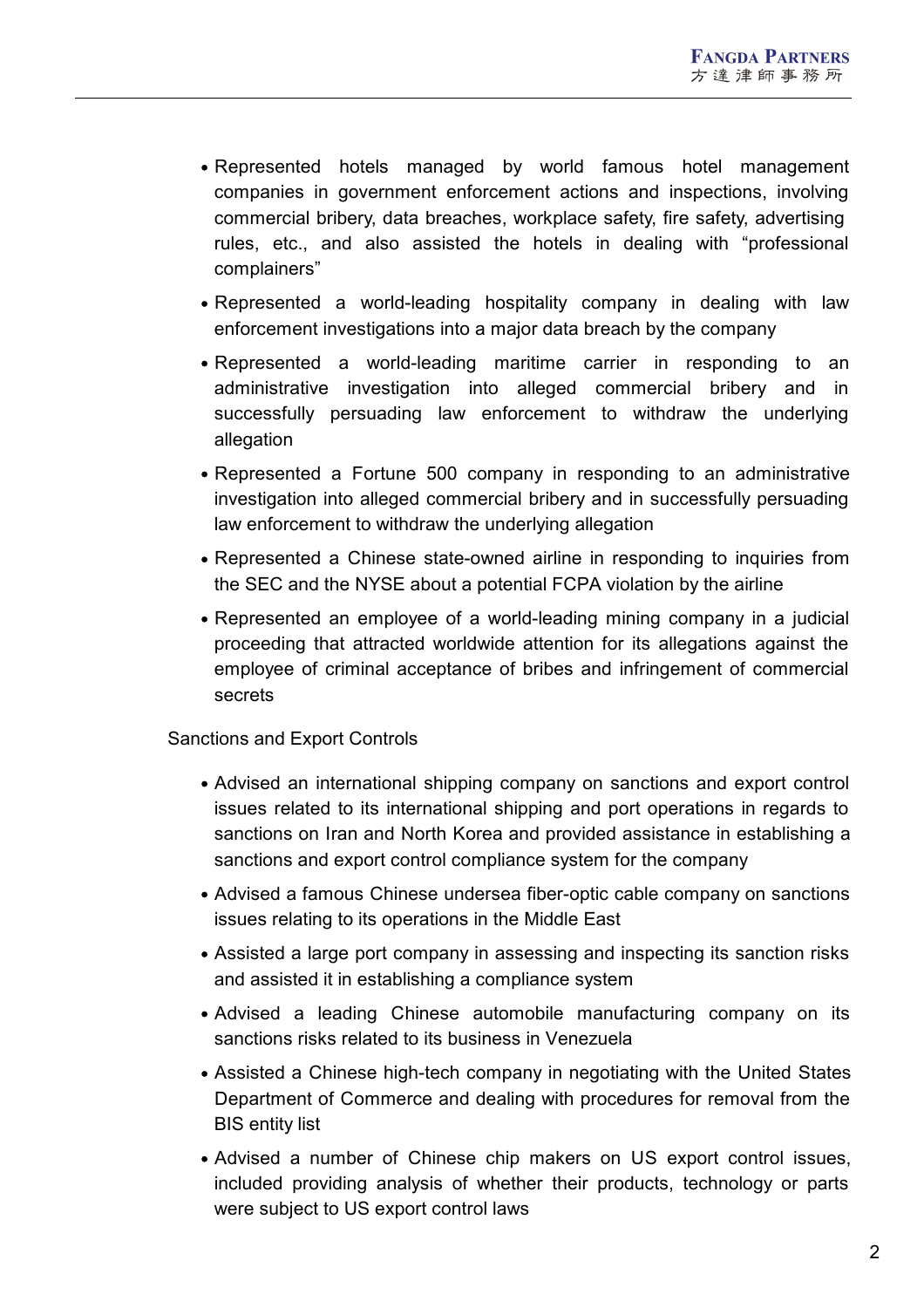Assisted a number of Chinese and foreign companies on legal issues related to sanctions and export controls

Internal Investigation

- Represented a Fortune 500 infant and child formula manufacturer in conducting an internal investigation into its potential FCPA violation in China and in responding to an SEC subpoena
- Represented a Fortune 100 life sciences company in its internal investigations and its FCPA post-merger compliance integration and proactive reviews
- Assisted a leading international bank in conducting a comprehensive internal investigation into its rural banking business in multiple branches across China of various alleged employee misconduct, including problematic loan management, "off-the-book" secret funds, travel and expense fraud, and HR management deficiencies. Assisted a world-leading mechanical manufacturer in a series of internal investigations into employee wrongdoings involving bribery of government officials, conflicts of interest, non-compliance in third-party engagement, and collusion with third-party vendors to misappropriate company assets
- Assisted a world famous household appliance manufacturer in its internal investigations into employee misappropriation of company assets and successfully persuaded the police to open a formal case against the implicated employees
- Represented a global mining company in an internal investigation into its Chinese subsidiary's alleged FCPA violation
- Represented a China-based, US-listed company in conducting an internal investigation into its alleged accounting fraud in response to a subpoena from the SEC

Compliance Due Diligence

- Represented a US-listed Chinese company and its subsidiaries in conducting compliance due diligence for its investment and acquisition transactions worth billions of US dollars in various industries in China
- Represented a number of world famous private equity funds in conducting anti-corruption and data protection due diligence in their investment projects in China and advised on post-investment remediation measures

Compliance Advisory and Compliance Program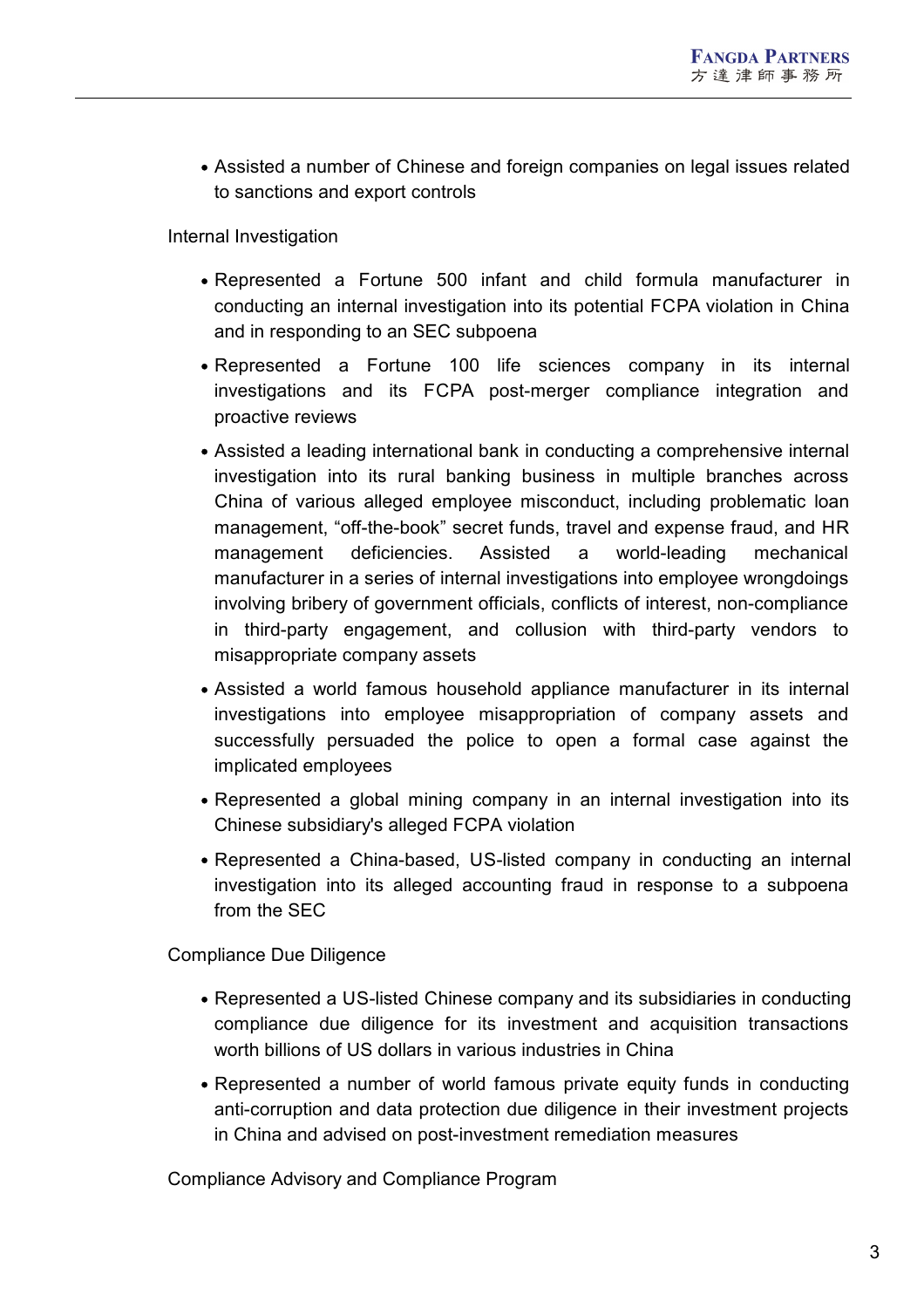- Assisted a US-listed Chinese company in conducting a thorough anticorruption risk assessment on its China business operations and a compliance program effectiveness review, which was followed by suggestions on remediation measures
- Assisted a Chinese subsidiary of a leading US pharmaceutical company in promulgating a compliance handbook adhering to global standards and Chinese law
- Provided legal services to several pharmaceutical and medical device multinationals in connection with FCPA and Chinese anti-commercial bribery issues; assisted them in establishing and implementing compliance policies and programs; provided advisory services on compliance matters in their daily operations
- Advised several pharmaceutical companies on FCPA, commercial bribery and unfair competition issues and helped them to implement internal compliance control systems
- Advised and assisted a number of Chinese and non-Chinese companies in sanctions and export control matters
- Advised an international shipping company on Iran and North Korea sanction-related issues relating to its shipping and port administration business
- Advised various Chinese semiconductor manufacturers on export control issues relating to re-export or release of US technology or products

## **OTHER INFORMATION**

## **Education**

- Cornell Law School, LLM, 2011
- East China University of Political Science and Law, LLB, 2006

## **Professional Qualification**

- Admitted to practice in the PRC
- Admitted to practice in New York

## **Work Language**

- English
- Mandarin